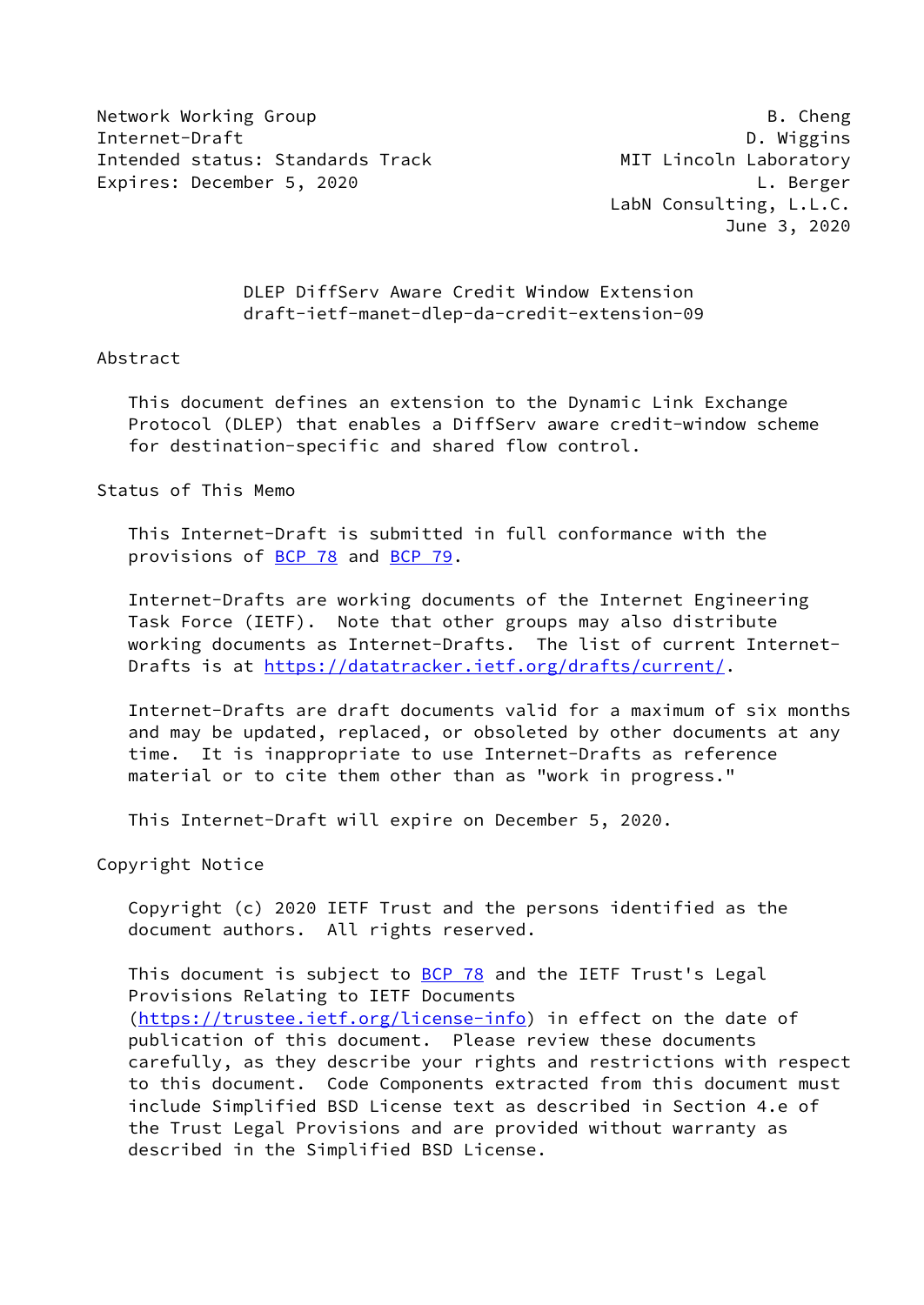<span id="page-1-1"></span>

| Internet-Draft |  | DLEP DA Credit Extension | June 2020 |
|----------------|--|--------------------------|-----------|
|                |  |                          |           |

# Table of Contents

|    | $2.$ Extension Usage and Identification $.$ |  |  |  |  |  |  |  |  |  |  |  |                |
|----|---------------------------------------------|--|--|--|--|--|--|--|--|--|--|--|----------------|
|    | 3. Management Considerations 3              |  |  |  |  |  |  |  |  |  |  |  |                |
| 4. |                                             |  |  |  |  |  |  |  |  |  |  |  |                |
|    |                                             |  |  |  |  |  |  |  |  |  |  |  |                |
|    |                                             |  |  |  |  |  |  |  |  |  |  |  |                |
|    |                                             |  |  |  |  |  |  |  |  |  |  |  |                |
|    | 6.1. Normative References 5                 |  |  |  |  |  |  |  |  |  |  |  |                |
|    | 6.2. Informative References 5               |  |  |  |  |  |  |  |  |  |  |  |                |
|    |                                             |  |  |  |  |  |  |  |  |  |  |  | $\overline{5}$ |
|    |                                             |  |  |  |  |  |  |  |  |  |  |  | $-5$           |

# <span id="page-1-0"></span>[1](#page-1-0). Introduction

The Dynamic Link Exchange Protocol (DLEP) is defined in [\[RFC8175](https://datatracker.ietf.org/doc/pdf/rfc8175)]. It provides the exchange of link related control information between DLEP peers. DLEP peers are comprised of a modem and a router. DLEP defines a base set of mechanisms as well as support for possible extensions. This document defines one such extension.

 The base DLEP specification does not include any flow control capability. There are various flow control techniques theoretically possible with DLEP. This document defines a DLEP extension which provides a DiffServ-based flow control mechanism for traffic sent from a router to a modem. Flow control is provided using one or more logical "Credit Windows", each of which will typically be supported by an associated virtual or physical queue. Traffic sent by a router will use traffic flow classification information provided by the modem to identify which traffic is associated with each credit window. Credit windows may be shared or dedicated on a per flow basis. See [\[I-D.berger-manet-dlep-ether-credit-extension](#page-5-2)] for an Ethernet-based version of credit window flow control.

 This document uses the traffic classification and credit window control mechanisms defined in

[\[I-D.ietf-manet-dlep-traffic-classification\]](#page-4-4) and [\[I-D.ietf-manet-dlep-credit-flow-control](#page-4-5)] to provided credit window based flow control based on on DLEP destination and DiffServ [\[RFC2475](https://datatracker.ietf.org/doc/pdf/rfc2475)] DSCPs (differentiated services codepoints). The defined mechanism allows for credit windows to be shared across traffic sent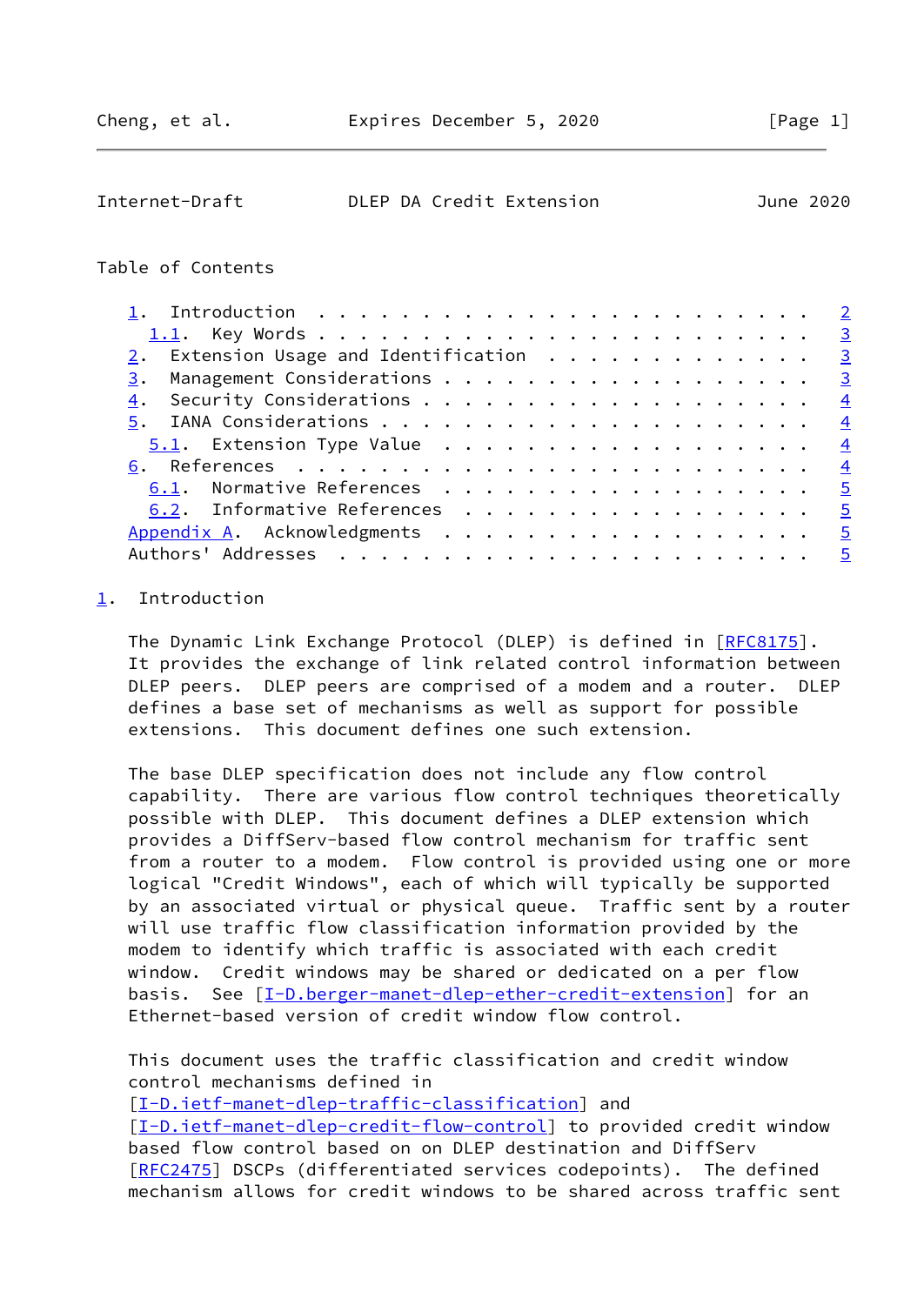to multiple DLEP destinations and DSCPs, or used exclusively for traffic sent to a particular destination and/or DSCP. The extension also supports the "wildcard" matching of any DSCP.

| Cheng, et al. | Expires December 5, 2020 | [Page 2] |
|---------------|--------------------------|----------|
|---------------|--------------------------|----------|

<span id="page-2-1"></span>Internet-Draft DLEP DA Credit Extension June 2020

 The extension defined in this document is referred to as "DiffServ Aware Credit Window" or, more simply, the "DA Credit" extension. The reader should be familiar with both the traffic classification and credit window control mechanisms defined in [\[I-D.ietf-manet-dlep-traffic-classification\]](#page-4-4) and [\[I-D.ietf-manet-dlep-credit-flow-control](#page-4-5)].

 This document defines a new DLEP Extension Type Value in [Section 2](#page-2-2) which is used to indicate support for the extension.

## <span id="page-2-0"></span>[1.1](#page-2-0). Key Words

 The key words "MUST", "MUST NOT", "REQUIRED", "SHALL", "SHALL NOT", "SHOULD", "SHOULD NOT", "RECOMMENDED", "NOT RECOMMENDED", "MAY", and "OPTIONAL" in this document are to be interpreted as described in [BCP](https://datatracker.ietf.org/doc/pdf/bcp14) [14](https://datatracker.ietf.org/doc/pdf/bcp14) [[RFC2119\]](https://datatracker.ietf.org/doc/pdf/rfc2119) [\[RFC8174](https://datatracker.ietf.org/doc/pdf/rfc8174)] when, and only when, they appear in all capitals, as shown here.

<span id="page-2-2"></span>[2](#page-2-2). Extension Usage and Identification

 The extension defined in this document is composed of the mechanisms and processing defined in [\[I-D.ietf-manet-dlep-traffic-classification\]](#page-4-4) and [\[I-D.ietf-manet-dlep-credit-flow-control](#page-4-5)]. To indicate that the DiffServ Aware Credit Window Extension is to be used, an implementation MUST include the DiffServ Aware Credit Window Type Value in the Extensions Supported Data Item. The Extensions Supported Data Item is sent and processed according to [\[RFC8175](https://datatracker.ietf.org/doc/pdf/rfc8175)]. Any implementation that indicates use of the DiffServ Aware Credit Window Extension MUST support all Messages, Data Items, the DiffServ Traffic Classification Sub Data Item, and all related processing defined in [[I-D.ietf-manet-dlep-traffic-classification\]](#page-4-4) and [\[I-D.ietf-manet-dlep-credit-flow-control](#page-4-5)].

 The DiffServ Aware Credit Window Extension Type Value is TBA1, see [Section 5](#page-3-3).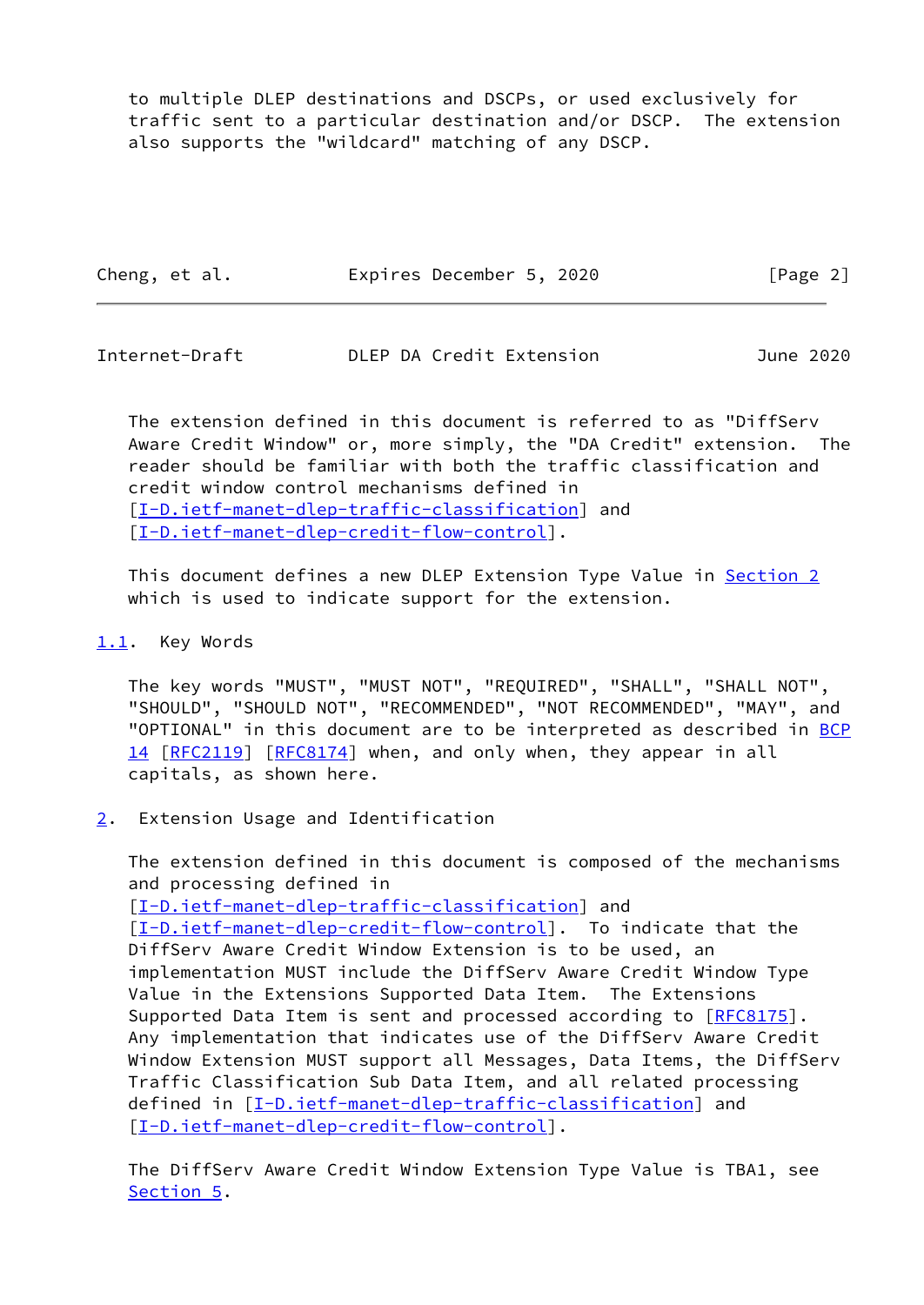<span id="page-3-0"></span>[3](#page-3-0). Management Considerations

 This section provides several network management guidelines to implementations supporting the DiffServ Aware Credit Window Extension.

 The use of the extension defined in this document SHOULD be configurable on both modems and routers.

 Modems SHOULD support the configuration of DSCP to credit window (queue) mapping.

|  | Cheng, et al. |  | Expires December 5, 2020 |  |  | [Page 3] |
|--|---------------|--|--------------------------|--|--|----------|
|--|---------------|--|--------------------------|--|--|----------|

<span id="page-3-2"></span>

| Internet-Draft | DLEP DA Credit Extension | June 2020 |
|----------------|--------------------------|-----------|
|----------------|--------------------------|-----------|

 Modems MAY support the configuration of the number of credit windows (queues) to advertise to a router.

 Routers may have limits on the number of queues that they can support and, perhaps, even limits in supported credit window combinations, e.g., if per destination queues can even be supported at all. When modem-provided credit window information exceeds the capabilities of a router, the router MAY use a subset of the provided credit windows. Alternatively, a router MAY reset the session and indicate that the extension is not supported. In either case, the mismatch of capabilities SHOULD be reported to the user via normal network management mechanisms, e.g., user interface or error logging.

<span id="page-3-1"></span>[4](#page-3-1). Security Considerations

 This document defines a DLEP extension that uses base DLEP mechanisms and the credit window control and flow mechanisms defined in [\[I-D.ietf-manet-dlep-traffic-classification\]](#page-4-4) and [\[I-D.ietf-manet-dlep-credit-flow-control](#page-4-5)]. The use of those mechanisms, and the introduction of a new extension, do not inherently introduce any additional vulnerabilities above those documented in [[RFC8175](https://datatracker.ietf.org/doc/pdf/rfc8175)]. The approach taken to Security in that document applies equally to the mechanism defined in this document.

<span id="page-3-3"></span>[5](#page-3-3). IANA Considerations

 This document requests one assignment by IANA. All assignments are to registries defined by [\[RFC8175](https://datatracker.ietf.org/doc/pdf/rfc8175)].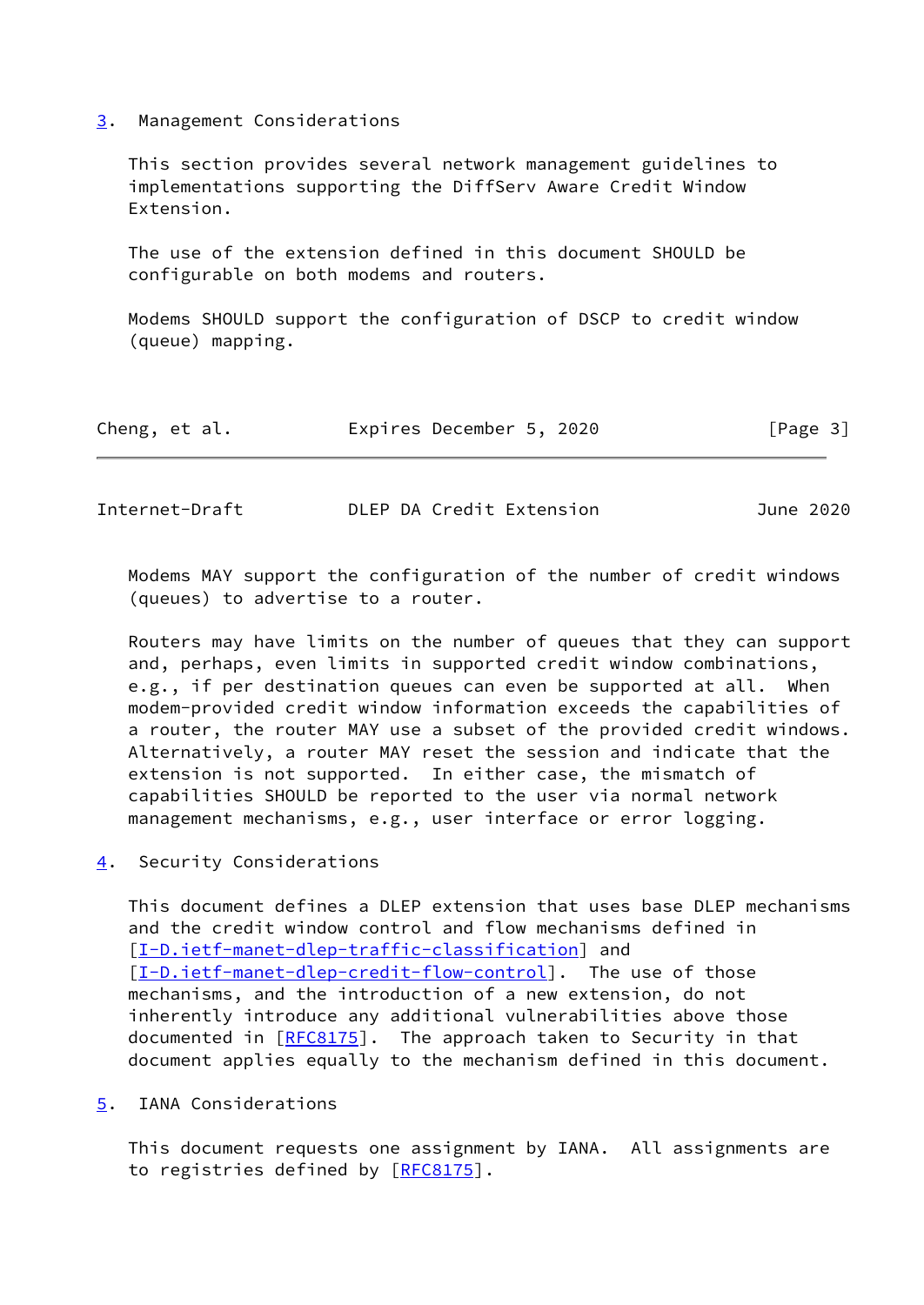### <span id="page-4-0"></span>[5.1](#page-4-0). Extension Type Value

 This document requests 1 new assignment to the DLEP Extensions Registry named "Extension Type Values" in the range with the "Specification Required" policy. The requested value is as follows:

| Code   Description                  |
|-------------------------------------|
| TBA1   DiffServ Aware Credit Window |

## Table 1: Requested Extension Type Value

<span id="page-4-1"></span>[6](#page-4-1). References

| Cheng, et al. | Expires December 5, 2020 |  | [Page 4] |
|---------------|--------------------------|--|----------|
|               |                          |  |          |

<span id="page-4-3"></span>

| DLEP DA Credit Extension<br>Internet-Draft<br>June 2020 |
|---------------------------------------------------------|
|---------------------------------------------------------|

## <span id="page-4-2"></span>[6.1](#page-4-2). Normative References

- <span id="page-4-5"></span> [I-D.ietf-manet-dlep-credit-flow-control] Cheng, B., Wiggins, D., Berger, L., and S. Ratliff, "DLEP Credit-Based Flow Control Messages and Data Items", [draft](https://datatracker.ietf.org/doc/pdf/draft-ietf-manet-dlep-credit-flow-control-05) [ietf-manet-dlep-credit-flow-control-05](https://datatracker.ietf.org/doc/pdf/draft-ietf-manet-dlep-credit-flow-control-05) (work in progress), November 2019.
- <span id="page-4-4"></span> [I-D.ietf-manet-dlep-traffic-classification] Cheng, B., Wiggins, D., and L. Berger, "DLEP Traffic Classification Data Item", August 2018.
- [RFC2119] Bradner, S., "Key words for use in RFCs to Indicate Requirement Levels", [BCP 14](https://datatracker.ietf.org/doc/pdf/bcp14), [RFC 2119](https://datatracker.ietf.org/doc/pdf/rfc2119), DOI 10.17487/RFC2119, March 1997, <[https://www.rfc-editor.org/info/rfc2119>](https://www.rfc-editor.org/info/rfc2119).
- [RFC8174] Leiba, B., "Ambiguity of Uppercase vs Lowercase in [RFC](https://datatracker.ietf.org/doc/pdf/rfc2119) [2119](https://datatracker.ietf.org/doc/pdf/rfc2119) Key Words", [BCP 14](https://datatracker.ietf.org/doc/pdf/bcp14), [RFC 8174,](https://datatracker.ietf.org/doc/pdf/rfc8174) DOI 10.17487/RFC8174, May 2017, [<https://www.rfc-editor.org/info/rfc8174](https://www.rfc-editor.org/info/rfc8174)>.

[RFC8175] Ratliff, S., Jury, S., Satterwhite, D., Taylor, R., and B.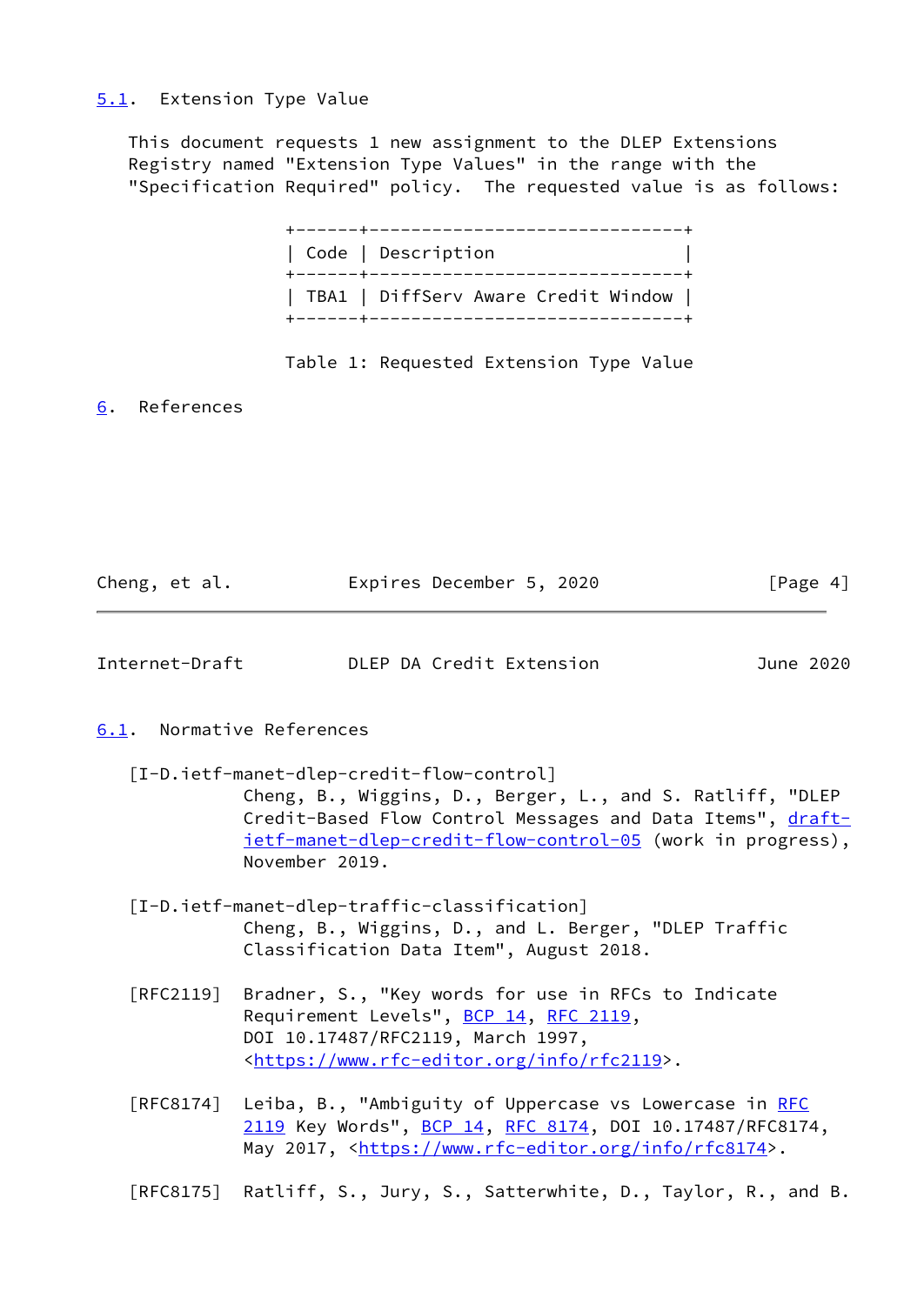Berry, "Dynamic Link Exchange Protocol (DLEP)", [RFC 8175,](https://datatracker.ietf.org/doc/pdf/rfc8175) DOI 10.17487/RFC8175, June 2017, <[https://www.rfc-editor.org/info/rfc8175>](https://www.rfc-editor.org/info/rfc8175).

# <span id="page-5-0"></span>[6.2](#page-5-0). Informative References

- <span id="page-5-2"></span> [I-D.berger-manet-dlep-ether-credit-extension] Wiggins, D. and L. Berger, "DLEP IEEE 802.1Q Aware Credit Window Extension", [draft-berger-manet-dlep-ether-credit](https://datatracker.ietf.org/doc/pdf/draft-berger-manet-dlep-ether-credit-extension-03) [extension-03](https://datatracker.ietf.org/doc/pdf/draft-berger-manet-dlep-ether-credit-extension-03) (work in progress), November 2019.
- [RFC2475] Blake, S., Black, D., Carlson, M., Davies, E., Wang, Z., and W. Weiss, "An Architecture for Differentiated Services", [RFC 2475](https://datatracker.ietf.org/doc/pdf/rfc2475), DOI 10.17487/RFC2475, December 1998, <[https://www.rfc-editor.org/info/rfc2475>](https://www.rfc-editor.org/info/rfc2475).

<span id="page-5-1"></span>[Appendix A.](#page-5-1) Acknowledgments

 The sub data item format was inspired by Rick Taylor's "Data Item Containers". He also proposed the separation of credit windows from traffic classification at IETF98. Many useful comments were received from contributors to the MANET working group.

Authors' Addresses

| Cheng, et al.                                                                                                      | Expires December 5, 2020              | [Page 5]  |
|--------------------------------------------------------------------------------------------------------------------|---------------------------------------|-----------|
| Internet-Draft                                                                                                     | DLEP DA Credit Extension              | June 2020 |
| Bow-Nan Cheng<br>MIT Lincoln Laboratory<br>244 Wood Street<br>Lexington, MA 02421-6426<br>Email: bcheng@ll.mit.edu | Massachusetts Institute of Technology |           |
| David Wiggins<br>MIT Lincoln Laboratory<br>244 Wood Street<br>Lexington, MA 02421-6426                             | Massachusetts Institute of Technology |           |